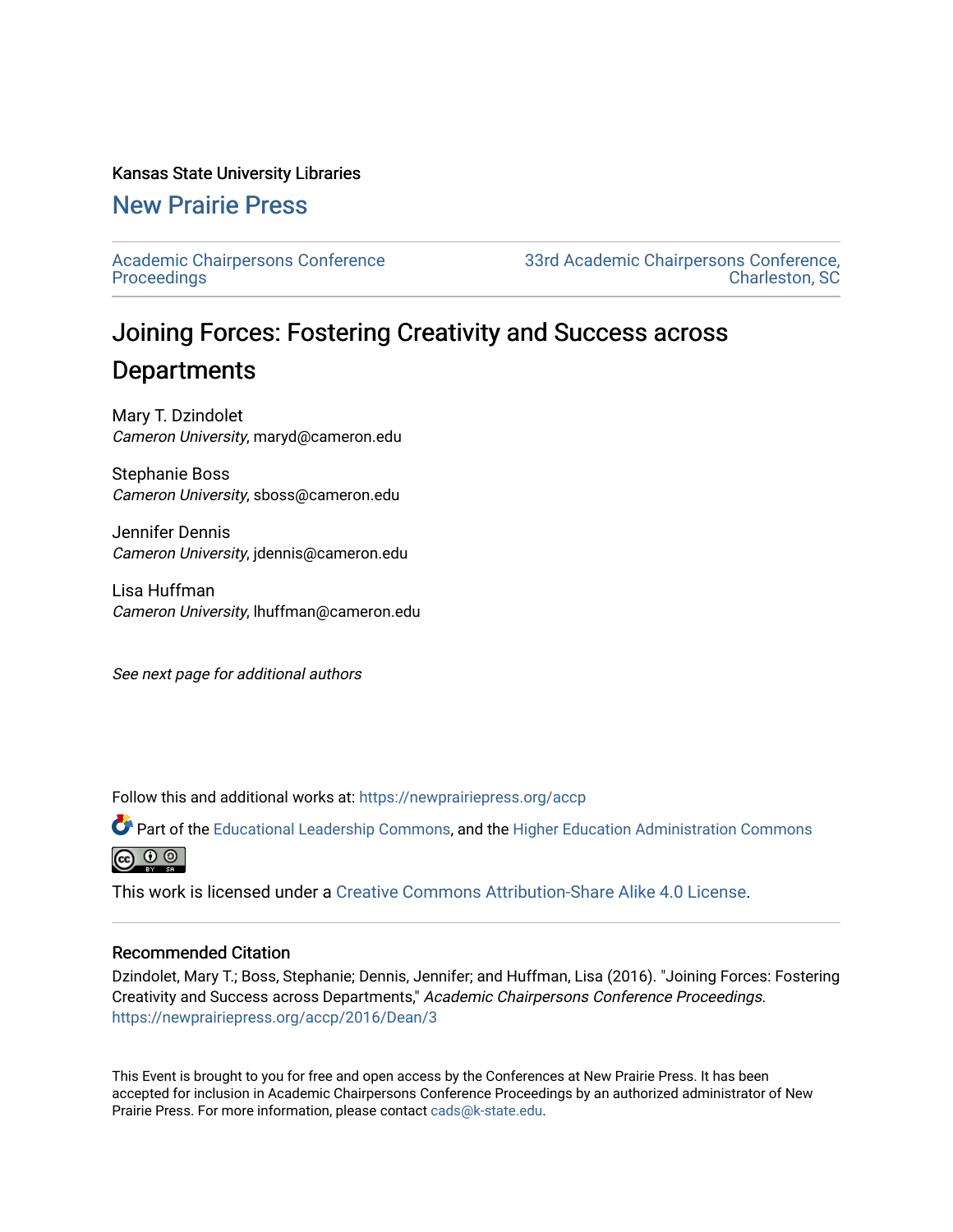## Presenter Information

Mary T. Dzindolet, Stephanie Boss, Jennifer Dennis, and Lisa Huffman